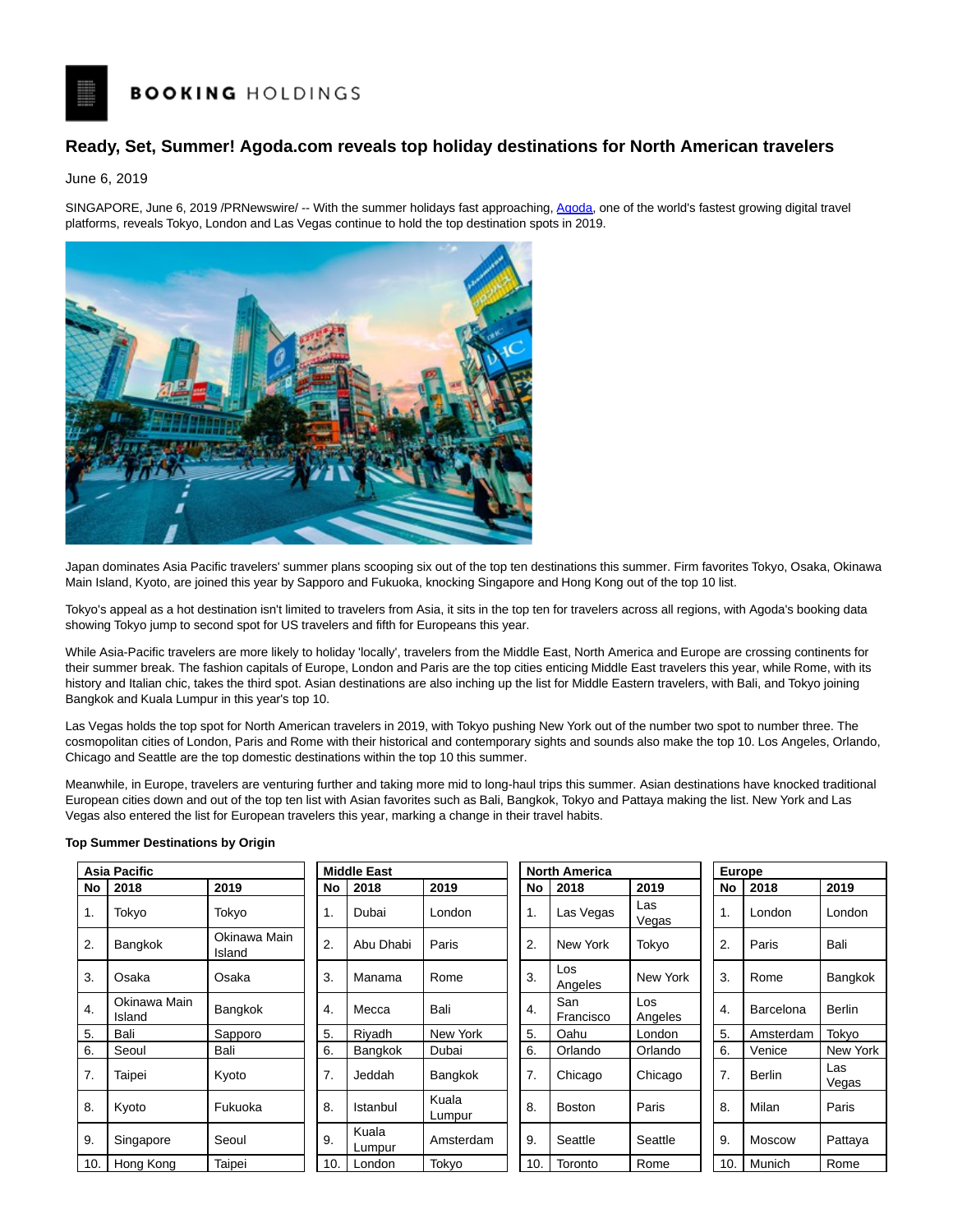### **Where are North American holidaymakers heading in the Summer of 2019?**

- Six of this year's summer destinations for North American travelers is within the US according to Agoda.com's data -these include Las Vegas (1), New York (3), Los Angeles (4), Orlando (6), Chicago (7) and Seattle (9)
- Outside of the US, Tokyo is the top city to visit for North Americans, while London, Paris and Rome come in at fifth, eighth and 10<sup>th</sup> place, respectively
- The US is also a hot destination for many international travelers this summer. It is featured in the top ten countries to visit for the following countries: first place for Israel; second place for UAE and UK; third place for France and Germany; fourth place for Japan; sixth place for mainland China and Taiwan; ninth place for Indonesia, Korea and Saudi Arabia; and 10<sup>th</sup> place for Thailand and Vietnam according to Agoda
- The Vietnamese are particularly keen on heading to Canada for their holidays this year, with the country making it to eighth place on Vietnam's list of top ten

### **Travel inspiration**

From exploring the great outdoors to discovering historical gems, Agoda shares some travel inspiration this summer for a range of travelers:

### 1. **For those traveling with young ones -- Osaka, Japan**

Osaka is an ideal destination for those traveling with their little ones. Spend a relaxed afternoon at the Nishikinohama Beach Park, known for its pristine white beach and breezy pine groves. Designated as one of top 100 most scenic spots in Osaka, the park is a 10-minute walk from the Nishikinohama Station, making it easily accessible. Children can enjoy digging for clams on the beach, while the adults barbecue and cool off in the water.

You can also head down to the Osaka Aquarium for a fun day for both parents and children alike. The colorful fish are sure to captivate the kids while a unique interactive exhibit allows the grown-ups to learn something new too!

To build your perfect, customized itinerary for Osaka, check ou[t Agoda's Osaka Travel Guide.](https://www.agoda.com/travel-guides/japan/osaka?site=id1811392)

### 2. **For those traveling with their restless teenager -- Los Angeles, USA**

The City of Angels offers visitors a plethora of activities -- from museums and concerts to hiking and horseback riding -- making keeping your teenager occupied a breeze. If your teen is a TV fan, treat them to the experience of attending a live taping of a favorite sitcom or talk show. It's bound to be a fun and eye-opening experience showing them the work put in behind-the-scenes.

If your teen is a nature lover, head out on a [whale-watching tour v](http://thingstodo.agoda.com/en/68407/tours/Newport-Beach/Whale-Watching-Cruise-from-Newport-Beach/d26104-5481WHALE?site=id1811392)ia Thingstodo.agoda.com that allows you to get up close with these fascinating animals. You can also consider signing your teenager up for a few surf lessons at the beach while you relax and work on your tan!

### 3. **A perfect spot to bring the whole family -- Bali, Indonesia**

For families looking for an adventure Bali has it covered -- from mountains, beaches, shopping and spas to first class cuisine. In fact, there is no better way to discover Bali than through its rich street food culture. Influenced by Indonesian, Chinese and Indian culinary traditions, Balinese food features a range of spices, seafood and fresh produce. Stroll down Batu Bolong Street in Canggu, a two kilometer stretch packed with eateries, cafes and shops where you can find something to satisfy every craving. Alternatively, head to Sindhu Night Market, a fantastic option for families who want to try a wide range of local food at local prices.

For families planning a special summer stay, check out the Agoda Homes available o[n Agoda.](https://www.agoda.com/en-sg/city/bali-id.html?site_id=1811392) These properties allow families to have a whole villa or apartment to themselves with added facilities and amenities not usually found in hotels.

### 4. **For the cosmopolitan adventurer -- London, United Kingdom**

Whether you are traveling solo or part of a group, London in the summer is hard to beat. Packed with activities for every type of traveler, London is an eclectic mix of culture, shopping, and history. Head out for a taste of London's nightlife, catch a show on West End or simply explore the city's markets, parks and historical landmarks. The warm days in June mark the start of the city's music festival season too -- a perfect place to meet like-minded friends. London also makes an excellent base for day trips to the English countryside. For more [travel inspiration and hand-picked recommendations](http://thingstodo.agoda.com/?site=id1811392) for activities, tours and things to do in and around London, check out Things to Do on the Agoda App.